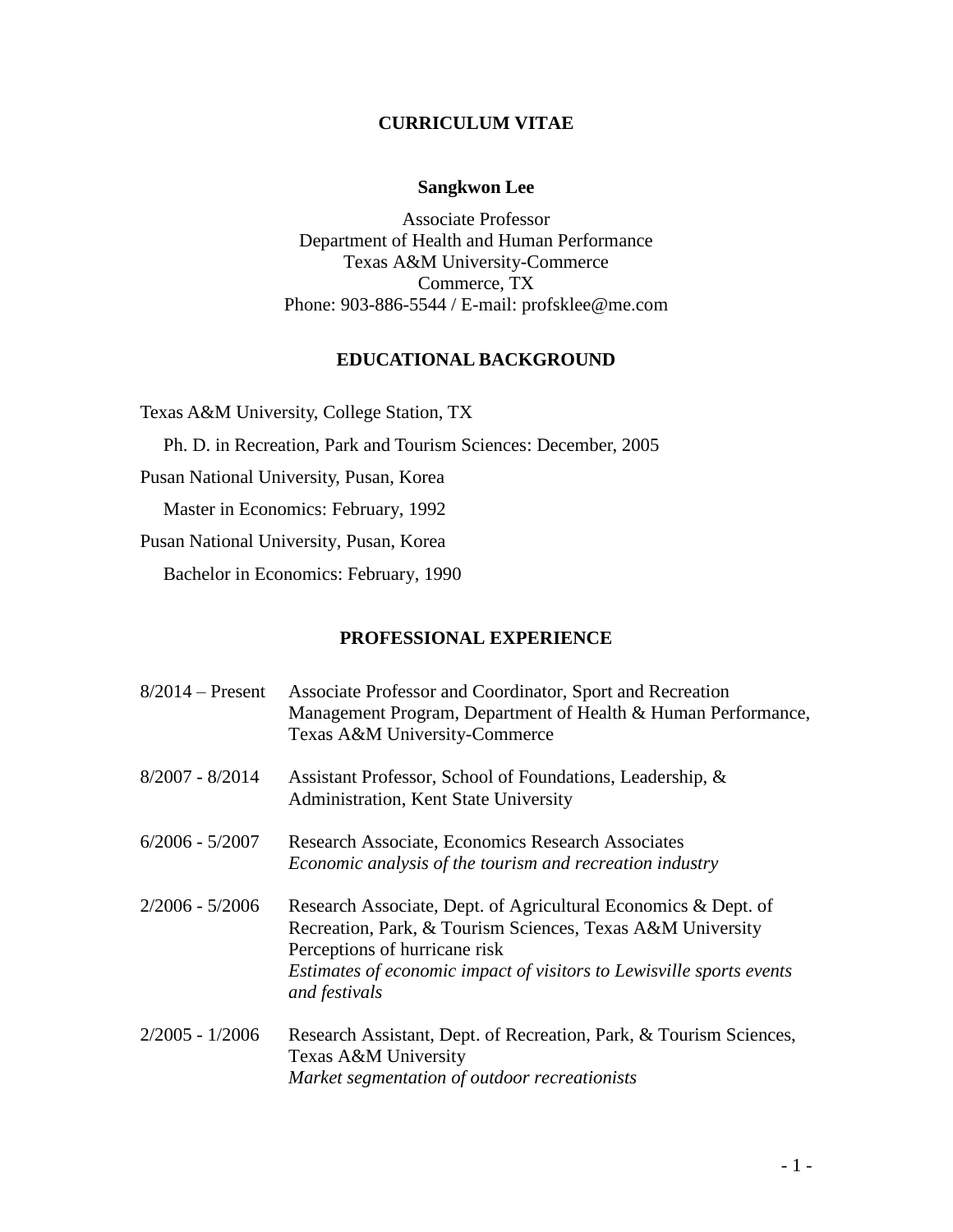| $9/2004 - 1/2005$  | Research Assistant, Dept. of Recreation, Park, & Tourism Sciences,<br>Texas A&M University<br>Economic impact of state parks in Texas                                                                      |
|--------------------|------------------------------------------------------------------------------------------------------------------------------------------------------------------------------------------------------------|
| $9/2003 - 5/2004$  | Research Assistant, Dept. of Recreation, Park, & Tourism Sciences,<br>Texas A&M University<br>Economic and environmental issues in tourism and natural resources                                           |
| $1/2003 - 5/2003$  | Teaching Assistant, Dept. of Recreation, Park, & Tourism Sciences,<br>Texas A&M University<br>Teaching data management and analysis (Research Methodology)                                                 |
| $9/2001 - 12/2002$ | Research Assistant, Dept. of Recreation, Park, & Tourism Sciences,<br>Texas A&M University<br>Analysis of travel patterns and the characteristics of public<br>participation in culture and art activities |
| $3/1997 - 7/2000$  | Research Associate, The Korea Transport Institute, Seoul, Korea                                                                                                                                            |
| $1/1993 - 2/1997$  | Researcher, The Korea Transport Institute, Seoul, Korea                                                                                                                                                    |
| $3/1992 - 12/1992$ | Instructor, Department of Economics, Pusan National University                                                                                                                                             |

#### **PUBLICATIONS**

#### **Articles**

#### *Refereed Publications*

- Lee, S., & Harris, J. (2012). Managing Excellence in Major League Soccer: An Analysis of the Relationship between Player Performance and Salary. *Managing Leisure, 17*(2-3), 106-123.
- Harris, J., Lee, S., & Lepp, A. (2012). England, Wales, and Princess Diana: A Case Study of US Students' Perceptions of Wales. *Journal of Hospitality, Leisure, Sport, and Tourism Education. 11*, 87-92.
- Harris, J., Lepp, A., & Lee, S. (2012). The Ryder Cup and Images of Wales: Golf Tourism and A Mega-Sporting Event. *European Journal of Tourism Research, 5*(1), 38-52.
- Harris, J., Lee, S. & Lyberger, M. (2012) A Case Study of Recreational Golfers' Interest in the 2008 Ryder Cup. *Event Management, 16*(1), 25-36**.**
- Lee, S., Harris, J., & Lyberger, M. (2011). Recreational Golfers'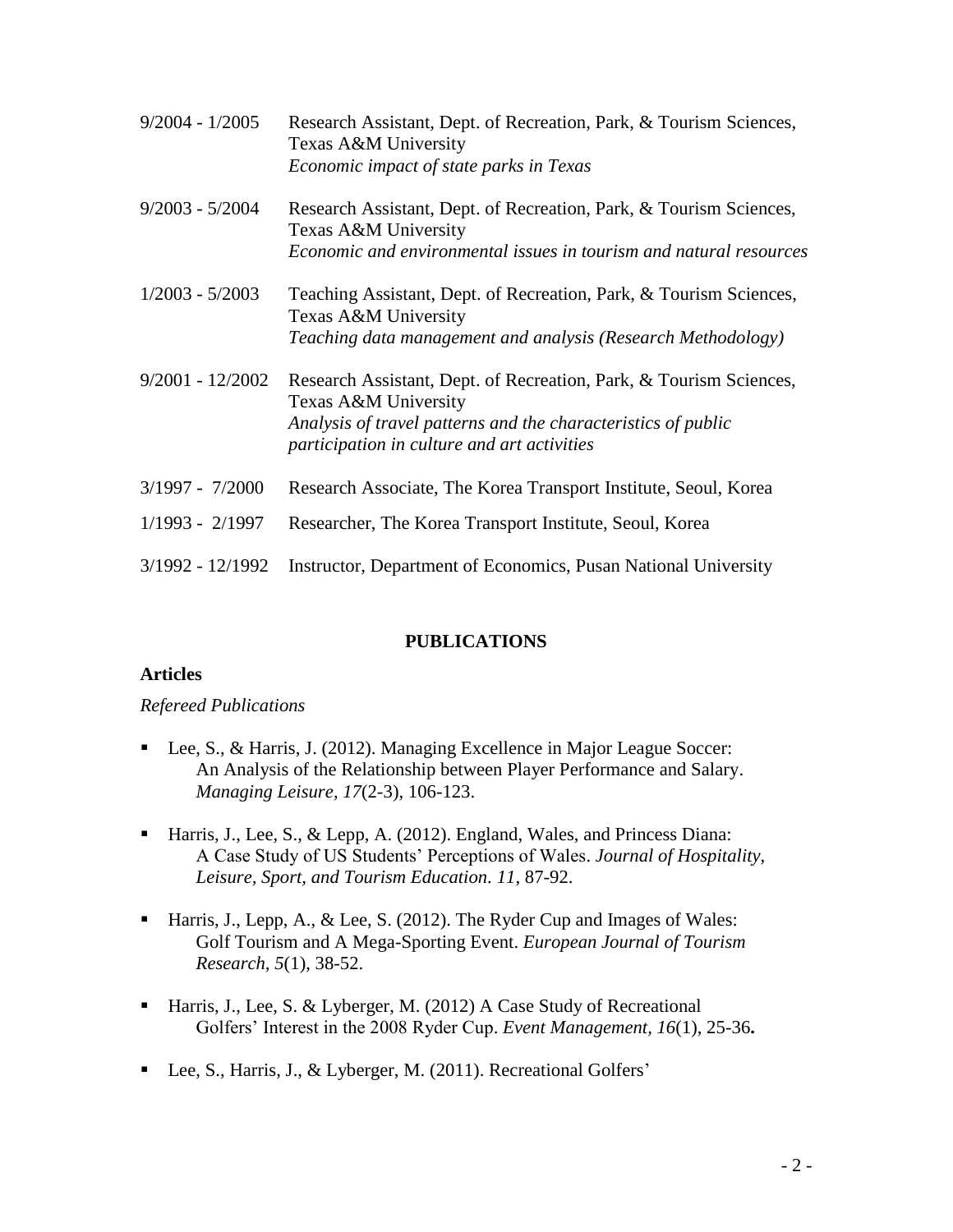Attitudes and Awareness of Sponsorship: A Case Study of the 2008 Ryder Cup. *Managing Leisure, 16*(July), 192-206.

- Lee, S. & Harris, J. (2010). An Analysis of the Relationship between Player Performance and Salary in Major League Soccer. *International Journal of Sport Management, 11*(3), 360-372.
- Lee, S., Harris, J., & Lyberger, M. (2010). The Economic Impact of College Sporting Events: A Case Study of Division I-A Football Games. *Event Management, 14*(1), 157-165.
- Lee, S. (2009). Income Inequality in Tourism Services Dependent Counties. *Current Issues in Tourism,* 12(1), 33-45.
- Lee, S. & O'Leary, J. T. (2008). Determinants of Income Inequality in the U.S. Tourism and Recreation Dependent Communities. *Journal of Travel Research,*  46, 456-468.
- Lee, S. & Jamal, T. (2008). Environmental Justice and Equity in Tourism: Missing Links to Sustainability. *Journal of Ecotourism,* 7(1), 44-67.
- Lee, S. & O'Leary, J. T. (2006). A Comparative Analysis of Multicultural Involvement in Culture and Art Activities. *Advances in Hospitality and Leisure,*  2, 3-24.
- Lee, S., Oh, C. & O'Leary, J. T. (2004). Estimating the Impact of the September 11 Terror Attacks on the U.S. Air Transport Passenger Demand Using Intervention Analysis. *Tourism Analysis*, *9*(4), 355-361.

### *Works In Progress*

- Lee, S. & Oh, C. (Under review). Sport Affordability Analysis of Major League Baseball. *European Sport Management Quarterly*
- Lee, S., Oh, C. & Harris, J. (Under review). The Economic Contribution of Sport and Tourism-Driven Development to the Local Economy. *Journal of Sport and Tourism*.
- Harris, J. & Lee, S. (Under review). The Ryder Cup, National Identities and Team USA. *International Journal of Sport Communication*.
- $\blacksquare$  Oh, C., Lee, S. & Kim, H. (In progress). The Effectiveness of Public Recreation Programs: A Non-Market Value Analysis.

### **Book Review**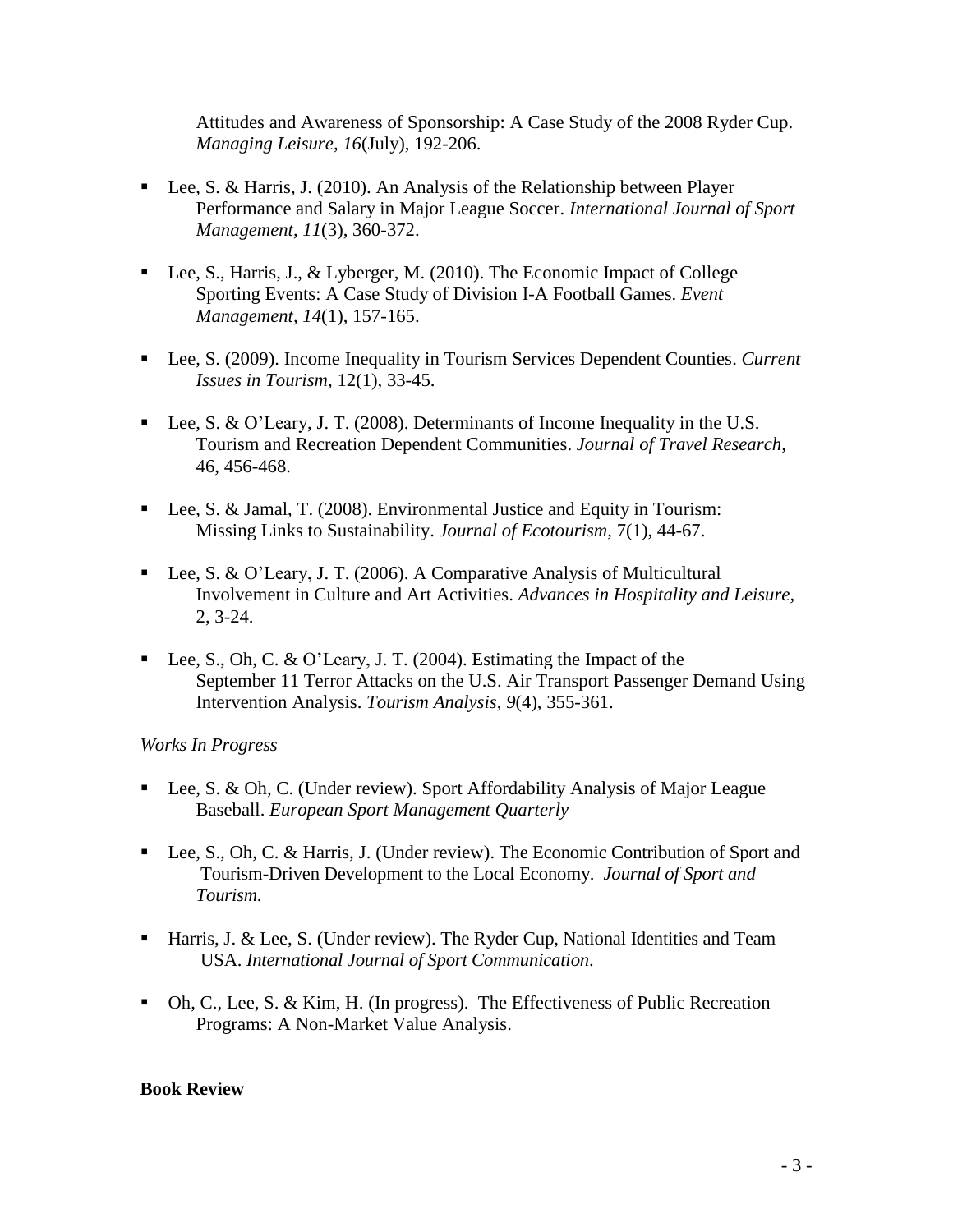Lee, S. (2010). Tourism and Poverty Reduction: Pathways to Prosperity (Mitchell & Ashley; 2010, Earthscan, London: UK), *Journal of Educational Travel.*

#### **Article Review**

- Journal of Hospitality, Leisure, Sport & Tourism Education (2014)
- Journal of Sustainable Tourism (2013)
- Sociology of Sport Journal (2012)
- **British Journal of Economics, Management & Trade (2012)**
- The Journal of Sport (2012/2013)
- Current Issues in Tourism (2011)
- 2011 North American Society for Sport Management Conference Reviewer: Economics and Finance (15 Proposals, 2011)
- Environmental Management (2010)
- Tourism Management (2009)
- Annals of Tourism Research (2008)

#### **Technical Reports**

- Lee, S. & Lyberger, M. (2010). *Economic Impact of LeBron James*. 'Economic, Hoops Hopes for Many in Cleveland Pinned on Star LeBron Staying Put', aired on PBS, June 24, 2010.
- Crompton, J. L., Lee, S., & Hung, K. (2006). *Estimates of Economic Impact of Visitors to Lewisville Sports Events and Festivals.* City of Lewisville, Texas.
- Walker, J. R., Lee, S., & Crompton, J. L. (2005). *Economic Impact of Texas State Parks.* The Texas Coalition for Conservation.
- Kim, Y. M. & Lee, S. (1999). *The Measures for System Improvement of Aircraft Noise.* The Korea Transport Institute.
- Kim, J. S. & Lee, S. (1998). *A Proposal for Inchon International Airport as a Hub in Air Freight Transport.* The Korea Transport Institute.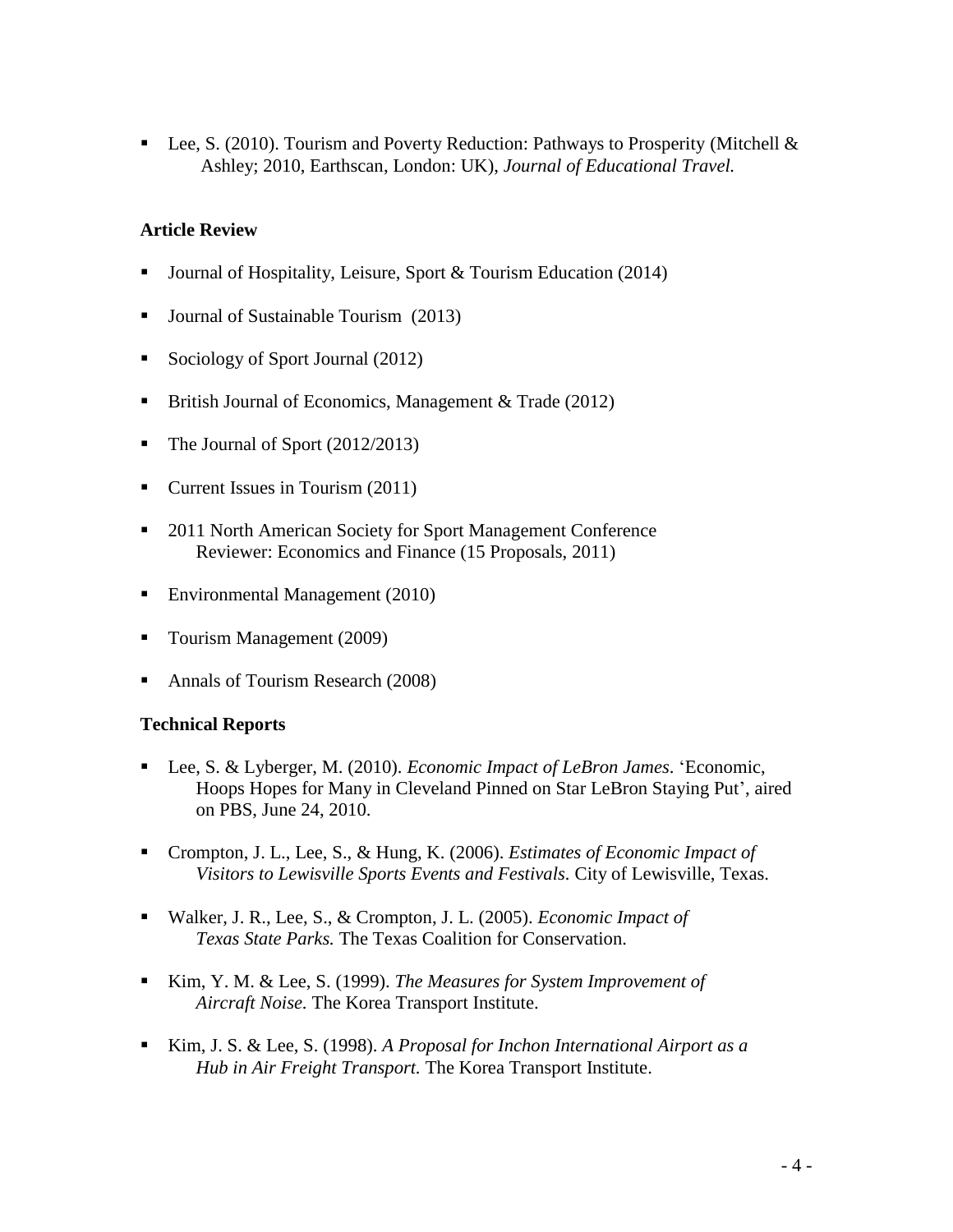- Hur, J., Park, Y., & Lee, S. (1997). *Operation Plan for Inchon International Airport.* The Korea Transport Institute.
- Hur, J., Park, Y., & Lee, S. (1996). *How to Expand International Passenger Terminal at Pusan Kimhae Airport.* The Korea Transport Institute.
- Kwon, O. & Lee, S. (1995). *Determinants and Trends of Korea's Freight Distribution Costs.* The Korea Transport Institute.
- Baek, Y. R. & Lee, S. (1995). *How to Improve Freight Transport by Rail and Coastal Shipping.* The Korea Transport Institute.
- Lee, Y. H., Kim, J.C., & Lee, S. (1994). *Schematic Design Program of Concessions and Public Service Facilities at New Seoul Metropolitan Airport.* The Korea Transport Institute.

## **PRESENTATIONS AND WORKSHOPS**

- Lee, S., & Oh, C. (2014). Sport Affordability of Professional Sporting Events. *14th Annual International Conference on Sports: Economic, Management, Marketing & Social Aspects,* Athens, Greece.
- Lee, S. (2012). The Effect of Sport and Tourism-Driven Development on Economic Growth and Inequality. *A Symposium on Measuring the Performance and Economic Contribution of Tourism*, Transat Chair in Tourism, Montreal, Canada.
- Lee, S., & Harris, J. (2011). The Contribution of Tourism and Sport-Driven Economic Developments to the Local Economy. *Advancing the Social Science of Tourism 2011*, University of Surrey, Guildford, England.
- Harris, J., Lee, S., & Lepp, A. (2011). A Wet Weekend in Wales: Some Sociological Observations on the (In)discipline of Golf Tourism. *Advancing the Social Science of Tourism 2011*, University of Surrey, Guildford, England.
- Lyberger, M., Lee, S., McCarthy, L., &Harris, J. (2011). Database Management Systems: An Analysis of Integration. *The North American Society for Sport Management Conference*. London, Ontario, Canada.
- Lee, S., Harris, J., & Lyberger, M. (2010). Determinants of Professional Sports Demand: A Vector Autoregressive Analysis. *25th Annual Conference of the North American Society for Sport Management*. Tampa, FL.
- Lyberger, M., Lee, S., & Harris, J. (2010). Incentivsizing: Rewards Based Programs and Their Impact on Athletics, Retention, and Engagement. *25th Annual Conference of the North American Society for Sport Management*. Tampa, FL.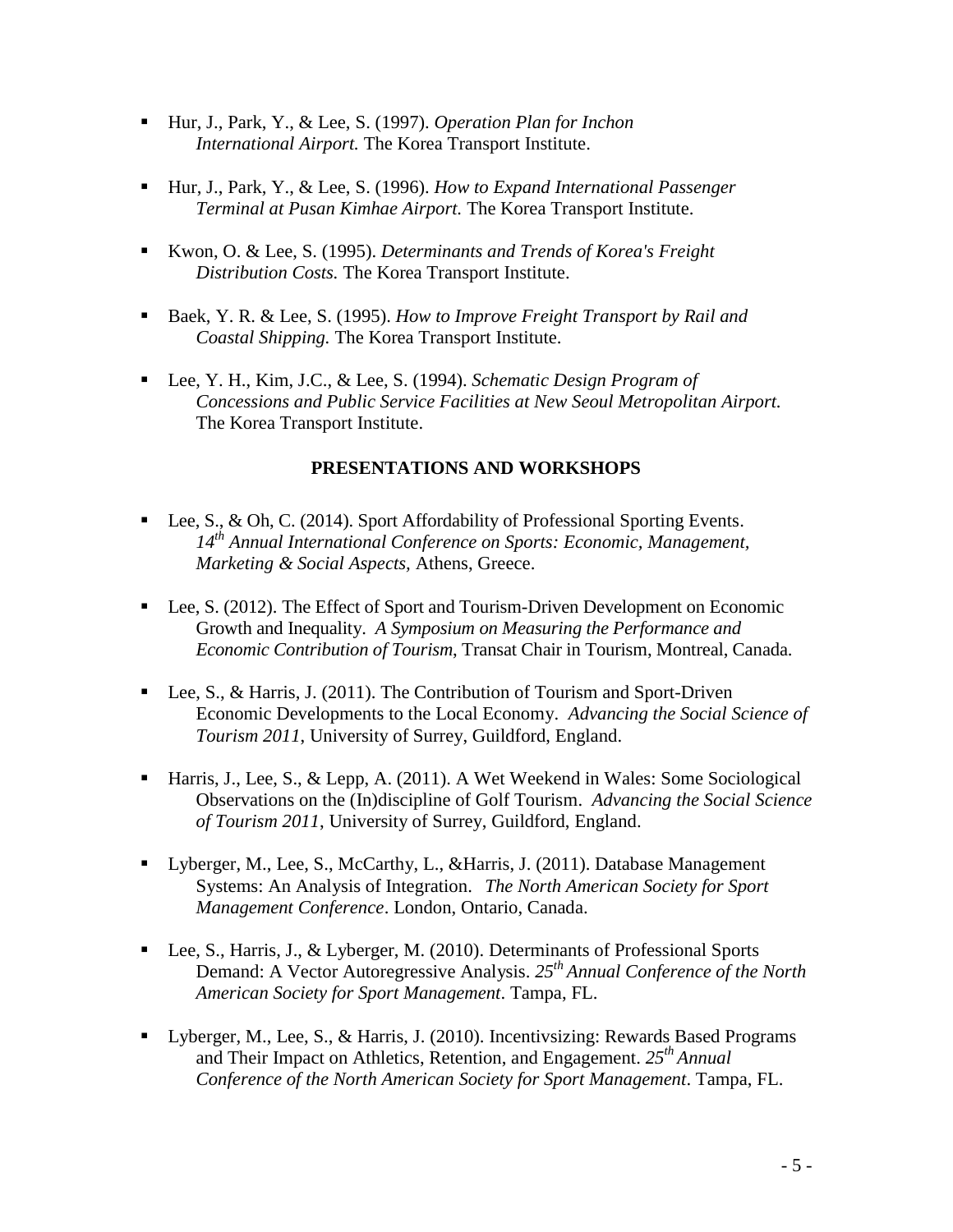- Harris, J., Lyberger, M., Lee, S. (2009). Selling Soccer in A Football World: Pele, Beckham, and Postmodern Sports Marketing*. 2009 Sport Marketing Association Conference.* Cleveland, OH.
- Lyberger, M., Lee, S., & Harris, J. (2009). A Study of Recreational Golfers Perceptions of the 2008 Ryder Cup. *24th Annual Conference of the North American Society for Sport Management*. Columbia, SC.
- Delong D., Lyberger, M., Lee, S., & Harris, J. (2009). Purchase Behavior: An Analysis of Influences on Consumers. *24th Annual Conference of the North American Society for Sport Management*. Columbia, SC.
- Lee, S., Lyberger, M., & Harris, J. (2008). Are Economic Impacts the Relative Equation to Success? *23rd Annual Conference of the North American Society for Sport Management*. Toronto, Canada.
- Harris, J., Lee, S., & Lyberger, M. (2008). American Idol? David Beckham and the Development of Soccer in the USA. *23rd Annual Conference of the North American Society for Sport Management*. Toronto, Canada.
- Lee, S. & Schuett, M. (2008). Who Are They? The Characteristics of American Leisure Travelers. *14th International Symposium on Society and Resource Management*. Burlington, VT.
- **Park, H. & Lee, S. (2008). Comparisons of Trends in Inbound Travelers and** Expenditures: A Time Series Analysis. *The 2008 International Council on Hospitality, Restaurant and Institutional Education Annual Conference*. Atlanta, GA.
- Lee, S. & O'Leary, J. T. (2005). Economic Inequality of Nonmetro Tourism and Recreation Development Communities. *Travel and Tourism Research Association International Conference*. New Orleans, LA.
- Lee, S. Oh, C., & O'Leary, J. T. (2003). Impact of the September 11 Terror Attacks on the U.S. Air Transport Passenger Demand: A Time Series Model. *34th Travel and Tourism Research Association Conference.* St. Louis, MO.
- Lee, S., Cheng, C.K., O'Leary, J.T., & Achana, F. (2003). Multicultural Involvement in Exhibition Based Activities: Implications for Travel. *Eighth Annual Graduate Education and Graduate Student Research Conference in Hospitality and Tourism.* Las Vegas, NV.
- Cheng, C. K., O'Leary, J.T., Lee, S., & Oh, Y.J. (2003). Following the Snowbirds: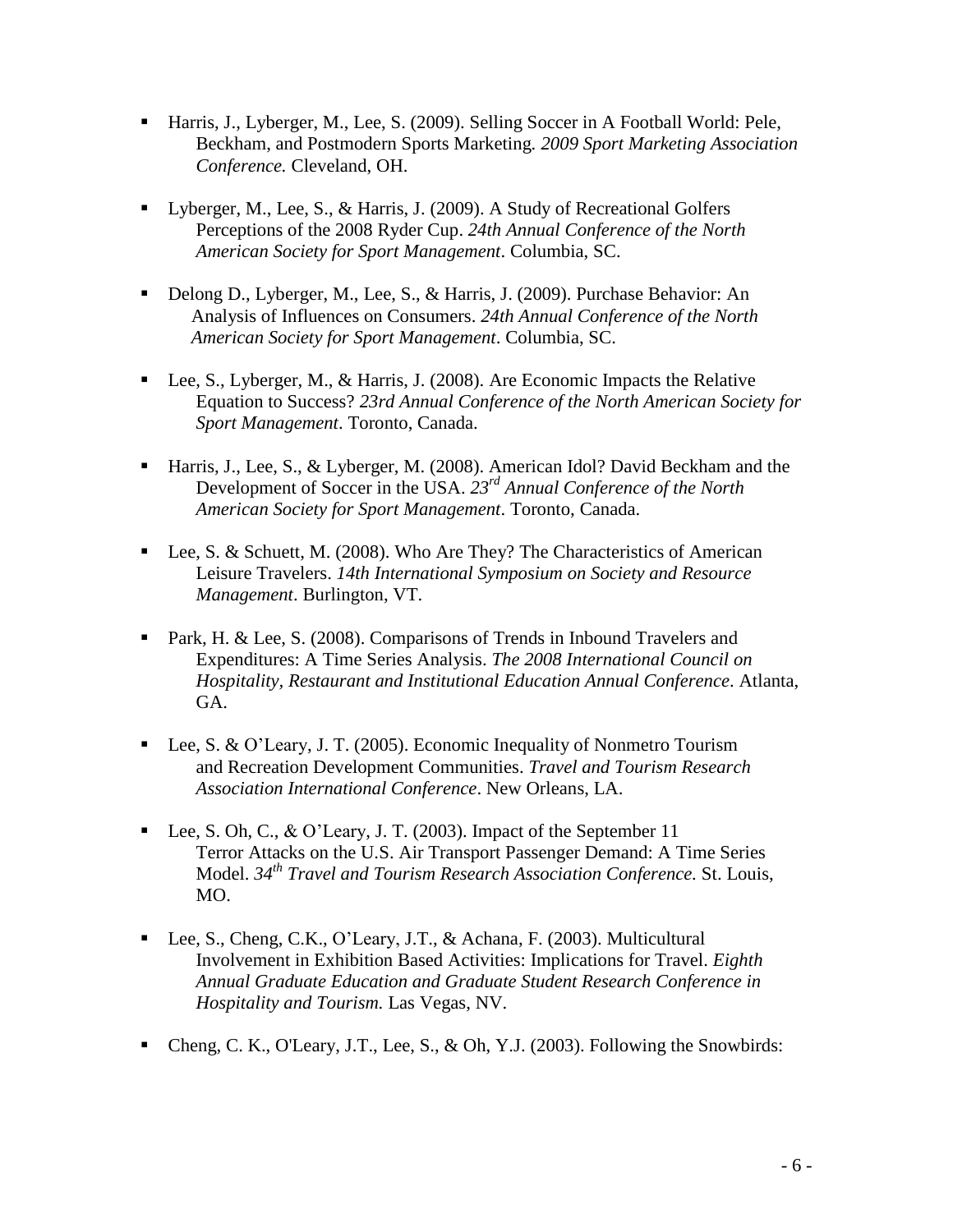Modeling the Canadian Wintering Tourists. *Eighth Annual Graduate Education and Graduate Student Research Conference in Hospitality and Tourism.* Las Vegas, NV.

# **TEACHING, ADVISING, AND SUPERVISIONS**

#### **Courses Taught**

#### **Texas A&M University-Commerce**

#### **Fall 2014**

- Economics & Finance of Sport (HHPS 410)
- Social Issues in Global Sport Economy (HHPS 350)
- **Sports Psychology (HHPS 210)**
- Foundations of Sport & Recreation Management (HHPS 100)

#### **Kent State University**

#### **Spring 2014**

- Sport Marketing (SPAD 45023)
- Financial Aspects of Sports and Recreation (SRM 65039)
- Event Planning & Production (SRM 55022/SPAD 45022)

### **Fall 2013**

• Sport Marketing (SPAD 45023)

### **Spring 2013**

- Sport Marketing (SPAD 45023)
- Financial Aspects of Sports and Recreation (SRM 65039)
- Event Planning & Production (SRM 55022/SPAD 45022)

#### **Fall 2012**

- Sport Marketing (SPAD 45023)
- Event Planning & Production (SRM 55022/SPAD 45022)

### **Spring 2012**

- Sport Marketing (SPAD 45023)
- Financial Aspects of Sports and Recreation (SRM 65039)
- Event Planning & Production (SRM 55022/SPAD 45022)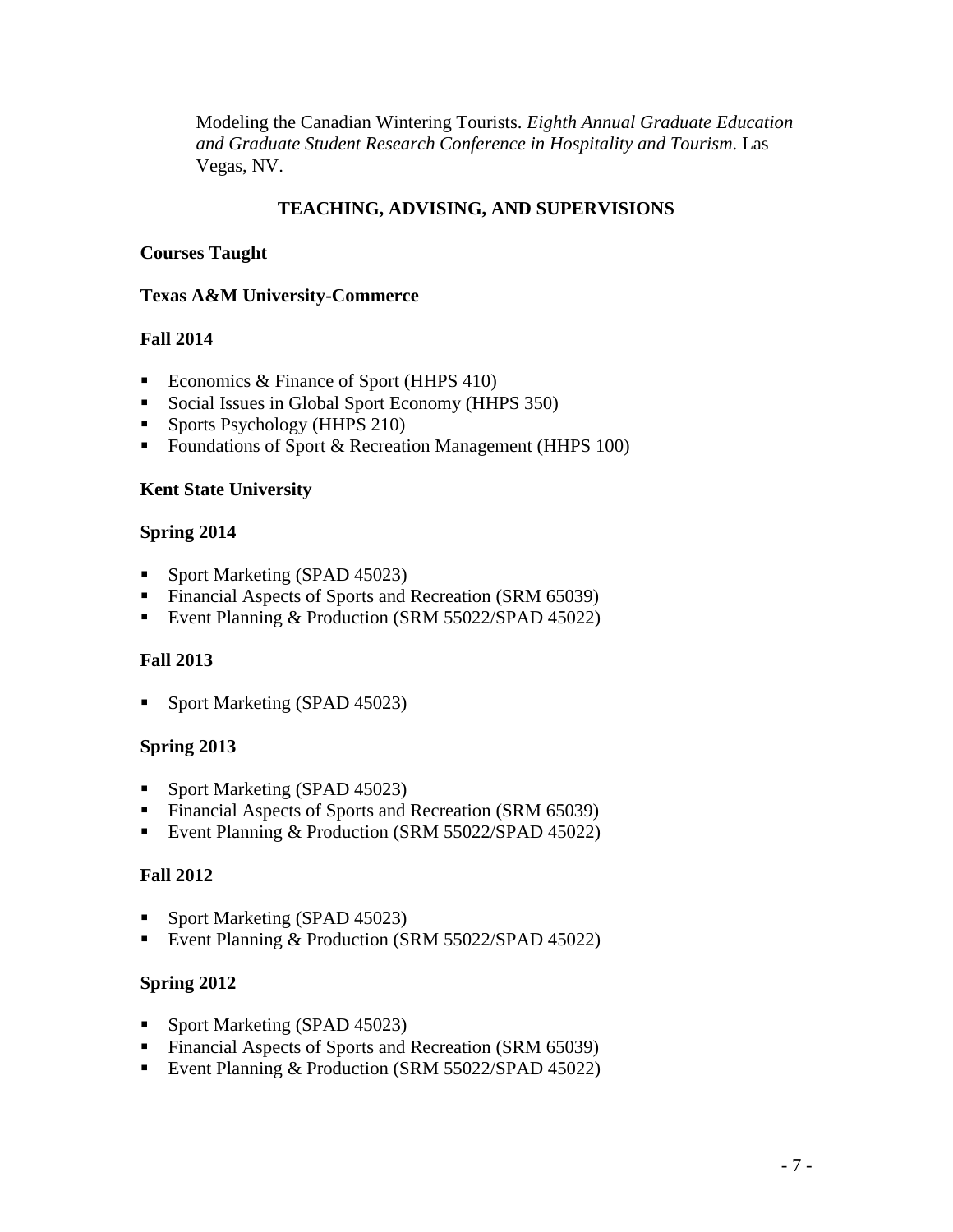## **Fall 2011**

Sport Marketing (SPAD 45023-001/002)

## **Spring 2011**

- Sport Marketing (SPAD 45023)
- Financial Aspects of Sports and Recreation (SRM 65039)
- Event Planning & Production (SRM 55022/SPAD 45022)

### **Fall 2010**

Sport Marketing (SPAD 45023-001/002)

### **Spring 2010**

- Sport Marketing (SPAD 45023)
- Financial Aspects of Sports and Recreation (ELS 65039)

### **Fall 2009**

- Sport Marketing (SPAD 45023-001/002)
- Event Planning & Production (ELS 55022/SPAD 45022)

### **Spring 2009**

- Sport Marketing (SPAD 45023)
- Financial Aspects of Sports and Recreation (ELS 65039)
- Independent Study (ELS 65039 and SPAD 45023)

### **Fall 2008**

- Sport Marketing (ELS 55023/SPAD 45023, SPAD 45023-002)
- Event Planning & Production (ELS 55022/SPAD 45022)

### **Spring 2008**

- Sport Marketing (SPAD 45023-001/002)
- Financial Aspects of Sports and Recreation (ELS 65039)

### **Fall 2007**

- Sport Marketing (ELS 55023/SPAD 45023)
- Event Planning & Production (ELS 55022/SPAD 45022)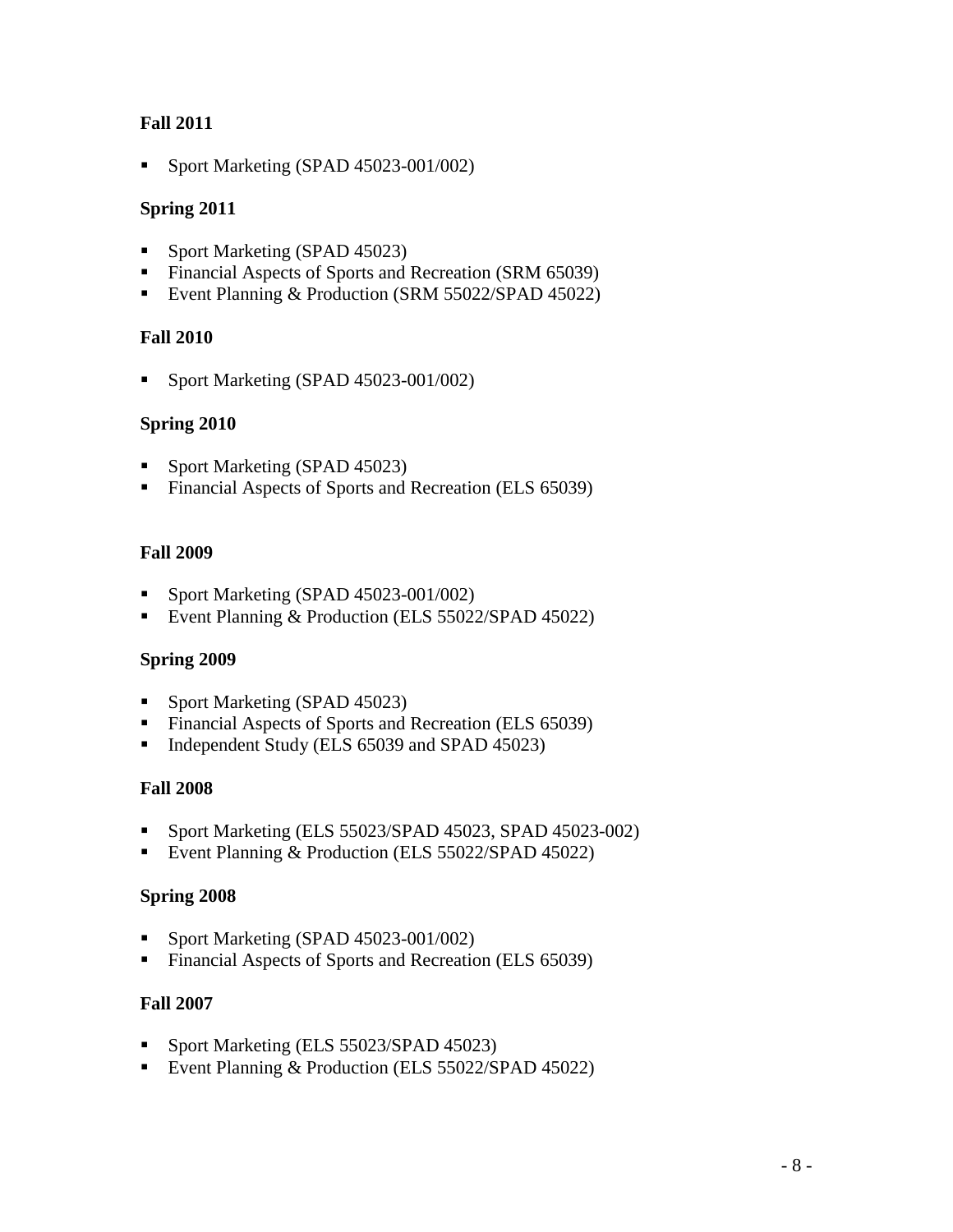### **Curriculum Development**

■ Sport Economics, Kent State University

#### **Guest Speaker**

- The Korea Maritime University (July 2009). Current Issues and Research in Sport, Tourism, and Recreation. Pusan, South Korea.
- The University of Mount Union (October 2008). Economic Impact Analysis of Sport and Tourism Events. Allison, Ohio.

#### **Other Student Projects Directed**

 Estimates of Economic Impact of Kent State Football Events on Local Economy (2007).

### **FUNDED PROJECTS**

- Chema, T., Lyberger, M., & Lee, S. (2011). Technical Capability Proposal for Statewide Sustainability Study. Ohio Department of Natural Resources (Awarded \$150,000, Co-Investigator).
- Robertson, L., Lyberger, M., Lee, S. (2010). Youth Sports Management in Turkey: Integration of Youth Baseball. US Department of State, Bureau of Educational and Cultural Affairs (\$245,000; submitted spring 2010, Accepted, but not funded, Co-Investigator).
- Uyberger, M., Harris, J., Lee, S., Lepp, A., Mulrooney, A., & Wang, P. (2007). Hudson Parks Needs Assessment. City of Hudson, Ohio (Awarded \$10,000, Co-Investigator).
- Lyberger, M., Harris, J., Lee, S., & Mulrooney, A. (2007). Community Commission Collaborative Initiative to Enhance Development of Quality of Life Opportunities in the Greater Surrounding Area. City of Kent/Kent State University Athletics/School of Exercise, Leisure and Sport, Kent, Ohio (Awarded \$20,078, Co-Investigator).
- Lee, S., Cheng, C.K., & Oh, Y.J. (2003). Longitudinal Analysis of Multicultural Involvement in Culture and Art Activities, Race and Ethnic Studies Institute, Texas A&M University (Awarded \$800, Principle Investigator).

#### **SERVICE AND CITIZENSHIP**

#### **Involvement in Community Service**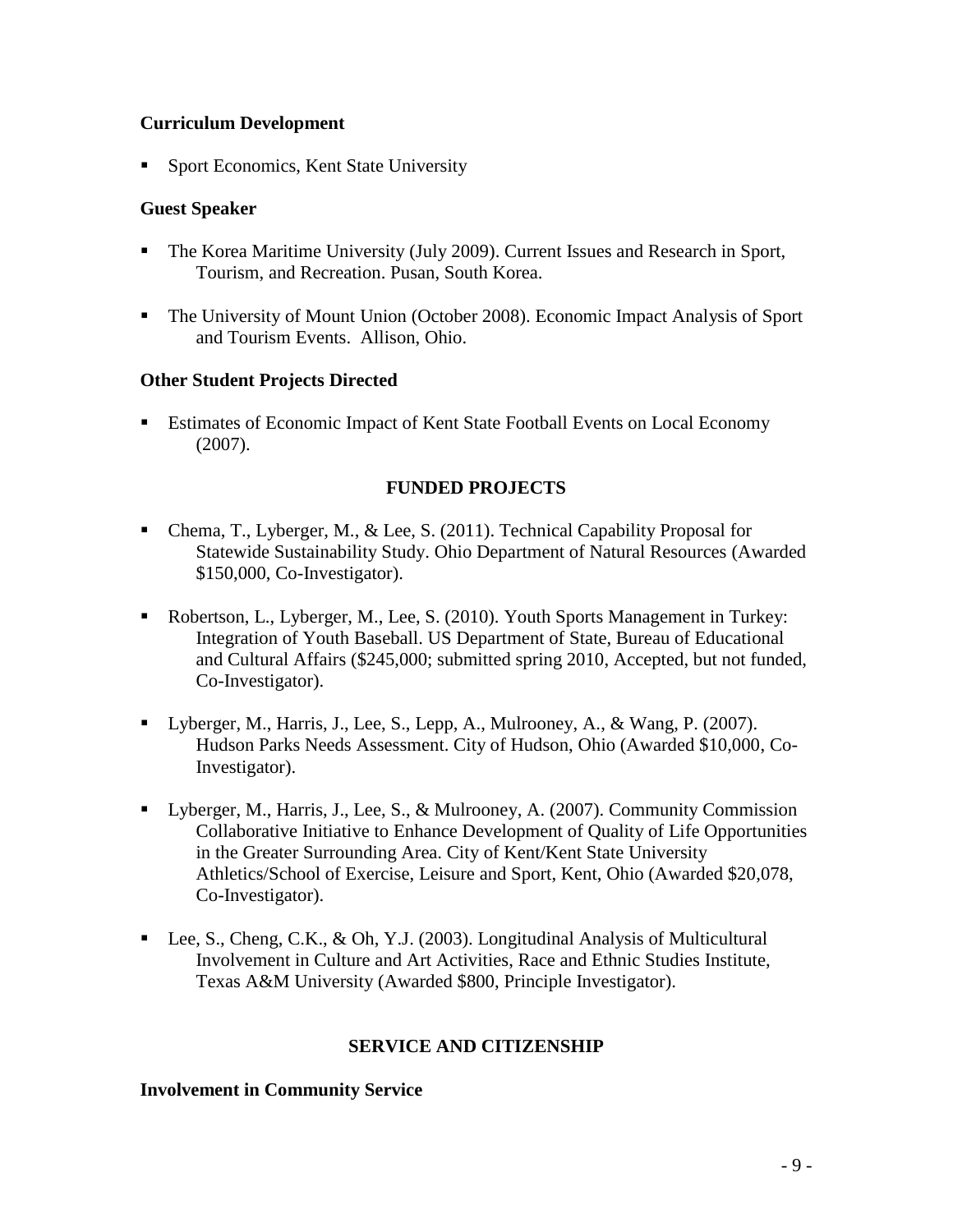- Faculty Search Committee (2012), Evaluation and Measurement, School of Foundations, Leadership, & Administration, Kent State University
- Student Complaint Advisory Committee (2012-2013), College and Graduate School of Education, Health, & Human Services, Kent State University
- Undergraduate Associate Dean Evaluation Committee (2011), College and Graduate School of Education, Health, & Human Services, Kent State University
- Graduate Associate Dean Evaluation Committee (2011), College and Graduate School of Education, Health, & Human Services, Kent State University
- Outreach Program Director Search Committee (2011), College and Graduate School of Education, Health, & Human Services, Kent State University
- Student Complaint Advisory Committee (2011-2012), College and Graduate School of Education, Health, & Human Services, Kent State University
- Student Complaint Advisory Committee (2009-2010), College and Graduate School of Education, Health, & Human Services, Kent State University

### **Student Advising**

- Undergraduate Students Advising (2007-2014), School of Foundations, Leadership, & Administration, Kent State University
- Graduate Students Advising (2007-2014), School of Foundations, Leadership, & Administration, Kent State University

### **Involvement in Professional Organization**

- **British Journal of Economics, Management & Trade (2012), Editorial Board**
- North American Association of Sport Economists (2012), Member
- North American Society for Sport Management (2008-Present), Member
- National Recreation and Park Association (2003-2011), Member
- Travel and Tourism Research Association (2003-Present), Member

# **AWARDS AND COMMENDATIONS**

 Outstanding Community Partner Recognition (2013). Office of Experiential Education and Civic Engagement, Kent State University.